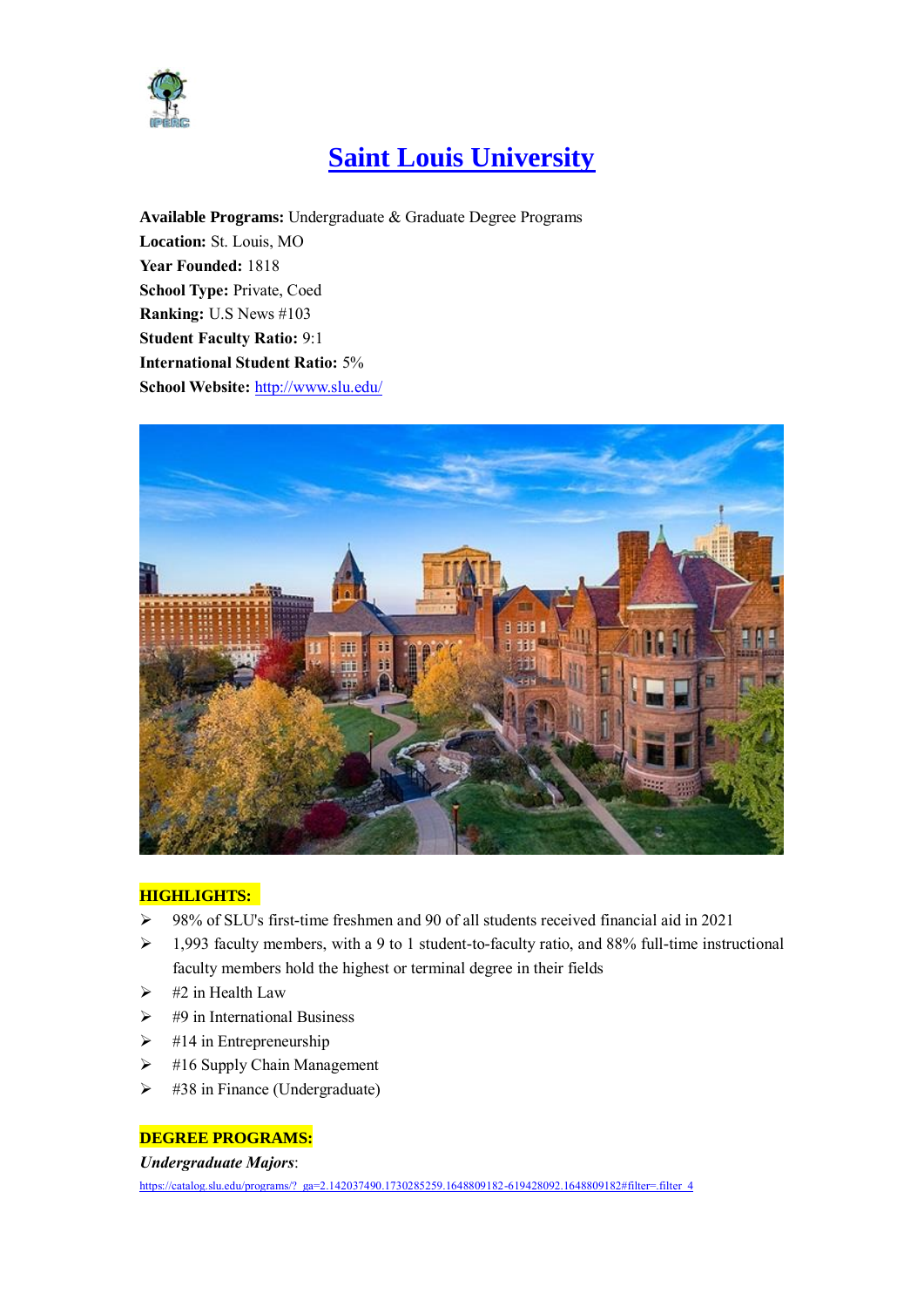

- $\triangleright$  Accounting, B.S.
- $\triangleright$  Aeronautics, B.S.
- Aerospace Engineering, B.S.
- African American Studies, B.A.
- American Studies, B.A.
- American Studies, B.A. to Law, J.D. Accelerated Program
- American Studies, B.A. to M.A. Accelerated Program
- Analytics, Bachelor's to M.S. Accelerated Program
- $\triangleright$  Anthropology, B.A.
- $\triangleright$  Art History, B.A.
- Athletic Training Program
- $\triangleright$  Biochemistry, B.A.
- $\triangleright$  Biochemistry, B.S.
- Biochemistry, B.S. to Masters in Chemical Biology Accelerated Program
- $\triangleright$  Bioethics and Health Studies, B.A.
- Bioinformatics and Computational Biology, Bachelor's to M.S. Accelerated Program
- $\triangleright$  Biology, B.A.
- $\triangleright$  Biology, B.S.
- Biology, B.S. to Masters in Chemical Biology Accelerated Program
- ▶ Biology, B.S. to Pharmacy, Pharm.D. Accelerated Program
- $\triangleright$  Biomedical Engineering, B.S.
- $\triangleright$  Biostatistics, B.S.
- Biostatistics, B.S. to Biostatistics and Health Analytics, M.S. Accelerated Program
- Biostatistics, B.S. to Health Data Science, M.S. Accelerated Program
- Business Technology Management, B.S.
- $\triangleright$  Catholic Studies, BA
- $\triangleright$  Chemical Biology and Pharmacology, B.S.
- $\triangleright$  Chemistry, B.A.
- Chemistry, B.A. & Chemical Engineering, B.S. (Washington University) Dual Degree
- $\triangleright$  Chemistry, B.S.
- $\triangleright$  Civil Engineering, B.S.
- $\triangleright$  Classical Humanities, B.A.
- Communication, B.A.
- Communication, B.A. to Law, J.D. Accelerated Program
- Computer Engineering, B.S.
- Computer Information Systems, B.S.
- Computer Science, B.A.
- Computer Science, B.A. to Artificial Intelligence, M.S. Accelerated Program
- Computer Science, B.A. to Computer Science, M.S. Accelerated Program
- Computer Science, B.A. to Software Engineering, M.S. Accelerated Program
- Computer Science, B.S.
- Computer Science, B.S. to Artificial Intelligence, M.S. Accelerated Program
- Computer Science, B.S. to Computer Science, M.S. Accelerated Program
- Computer Science, B.S. to Software Engineering, M.S. Accelerated Program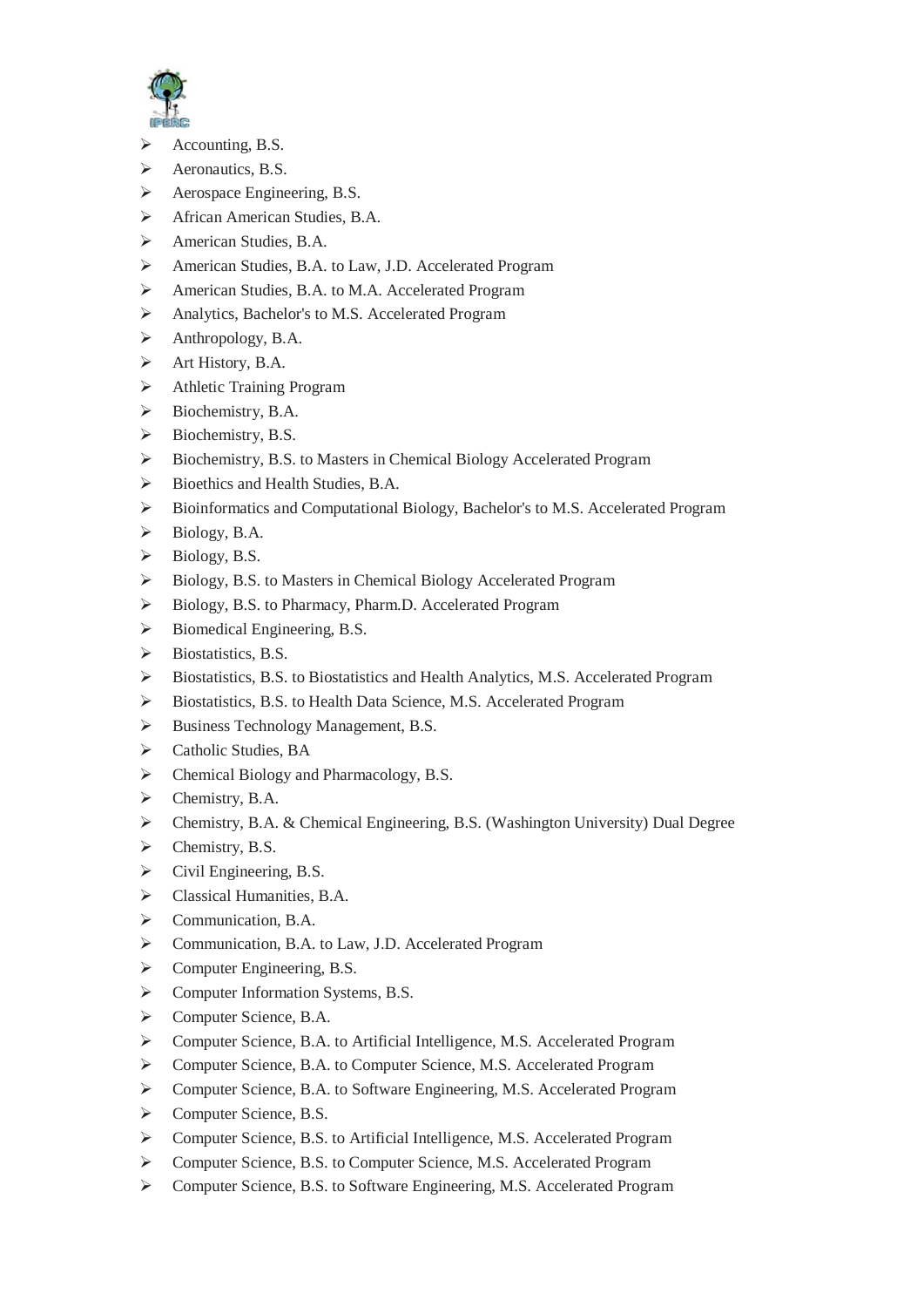

- Criminology and Criminal Justice, B.A.
- Criminology and Criminal Justice, B.A. to J.D. Accelerated Program
- Criminology and Criminal Justice, B.A. to M.A. Accelerated Program
- Cybersecurity, Bachelor's to M.S. Accelerated Program
- Data Science, B.S.
- Data Science, B.S. to Artificial Intelligence, M.S. Accelerated Program
- $\triangleright$  Data Science, B.S. to Bioinformatics & Computational Biology, M.S. Accelerated Program
- Data Science, B.S. to Computer Science, M.S. Accelerated Program
- Data Science, B.S. to Software Engineering, M.S. Accelerated Program
- $\triangleright$  Economics, B.A.
- $\triangleright$  Economics, B.S.
- Education, B.A.
- $\triangleright$  Electrical Engineering, B.S.
- Emergency Management, B.S.
- Engineering, B.S. to Engineering, M.S. Accelerated Program
- $\triangleright$  English, B.A.
- $\triangleright$  English, B.A. to English, M.A. Accelerated Program
- English, B.A. to Law, J.D. Accelerated Program
- $\triangleright$  Entrepreneurship, B.S.
- Environmental Science, B.S.
- Environmental Studies, B.A.
- $\triangleright$  Finance, B.S.
- > Forensic Science, B.S.
- $\triangleright$  French, B.A.
- French, B.A. to M.A. Accelerated Program
- General Studies, B.A.
- Seconformatics and Geospatial Analytics, B.S.
- $\triangleright$  Geology, B.S.
- $\triangleright$  Geophysics, B.S.
- German Studies, B.A.
- Greek & Latin Language and Literature, B.A.
- $\blacktriangleright$  Health Management, B.S.
- Health Management, B.S. to Health Administration, M.H.A. Accelerated Program
- Health Sciences, B.S.
- Health Sciences, B.S. to Pharmacy, Pharm.D. Accelerated Program
- Health Sciences, Health Information Management, B.S. to Health Administration, M.H.A. Accelerated Program
- Health Sciences, Health Information Management, B.S. to Health Data Science, M.S. Accelerated Program
- Health Sciences, Health Information Management, B.S. to Law, J.D. Accelerated Program
- $\triangleright$  History, B.A.
- $\triangleright$  History, B.A. to Law, J.D. Accelerated Program
- Information Systems, Bachelor's to M.S. Accelerated Program
- $\triangleright$  International Business, B.S.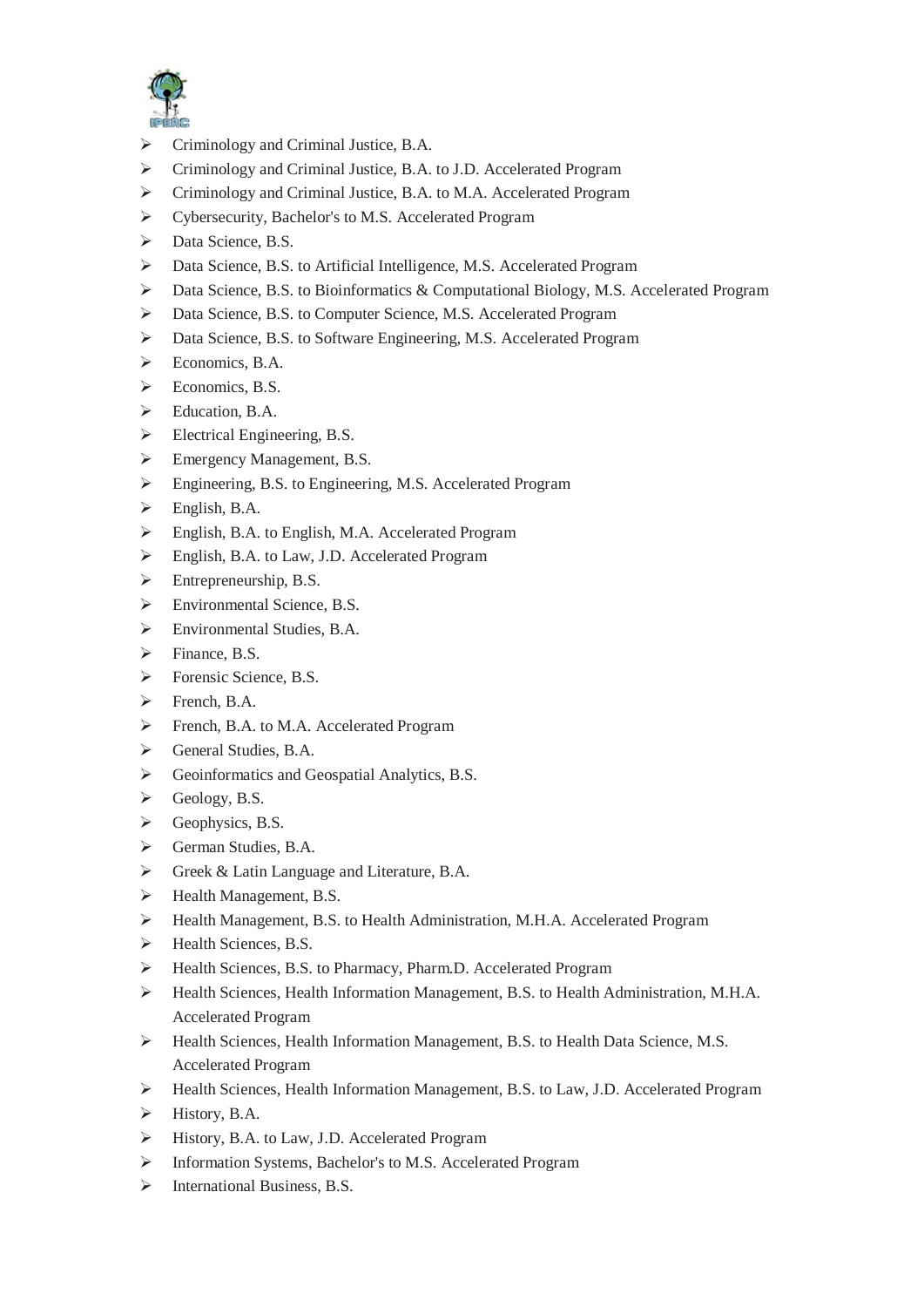

- $\triangleright$  International Studies, B.A.
- Investigative and Medical Sciences, B.S.
- > Italian Studies, B.A.
- Eeadership and Human Resource Management, B.S.
- Eeadership and Organizational Behavior, B.A.
- Leadership and Organizational Development, B.A. to M.A. Accelerated Program
- Magnetic Resonance Imaging, B.S.
- > Marketing, B.S.
- $\triangleright$  Mathematics, B.A.
- $\triangleright$  Mathematics, B.S.
- $\triangleright$  Mechanical Engineering, B.S.
- Medical Laboratory Science, B.S.
- Medieval Studies, B.A.
- Meteorology, B.S.
- $\triangleright$  Music, B.A.
- Neuroscience, B.S.
- > Nuclear Medicine Technology, B.S.
- $\triangleright$  Nursing, B.S.
- $\triangleright$  Nursing, B.S. (Accelerated)
- $\triangleright$  Nursing, B.S. (RN to B.S.N.)
- $\triangleright$  Nutrition and Dietetics, B.S.
- ▶ Occupational Therapy Program
- Organizational Leadership and Technology, B.S.
- $\triangleright$  Philosophy for Ministry, B.A.
- Philosophy for Ministry, B.A. (Archdiocesan)
- $\triangleright$  Philosophy for Ministry, B.S.
- > Philosophy, B.A.
- Philosophy, B.A. to Law, J.D. Accelerated Program
- **Physical Therapy Program**
- > Physics, B.A.
- $\triangleright$  Physics, B.S.
- $\triangleright$  Political Science, B.A.
- Political Science, B.A. to Law, J.D. Accelerated Program
- Political Science, B.A. to M.A. Accelerated Program
- Project Management, B.S.
- Project Management, Bachelor's to M.S. Accelerated Program
- $\triangleright$  Psychology, B.A.
- Psychology, B.S.
- $\triangleright$  Public Health, B.S.
- Public Health, B.S. to Public Health, M.P.H. Accelerated Program
- $\triangleright$  Radiation Therapy, B.S.
- Russian Studies, B.A.
- Security and Strategic Intelligence, B.S.
- $\triangleright$  Social Work, B.S.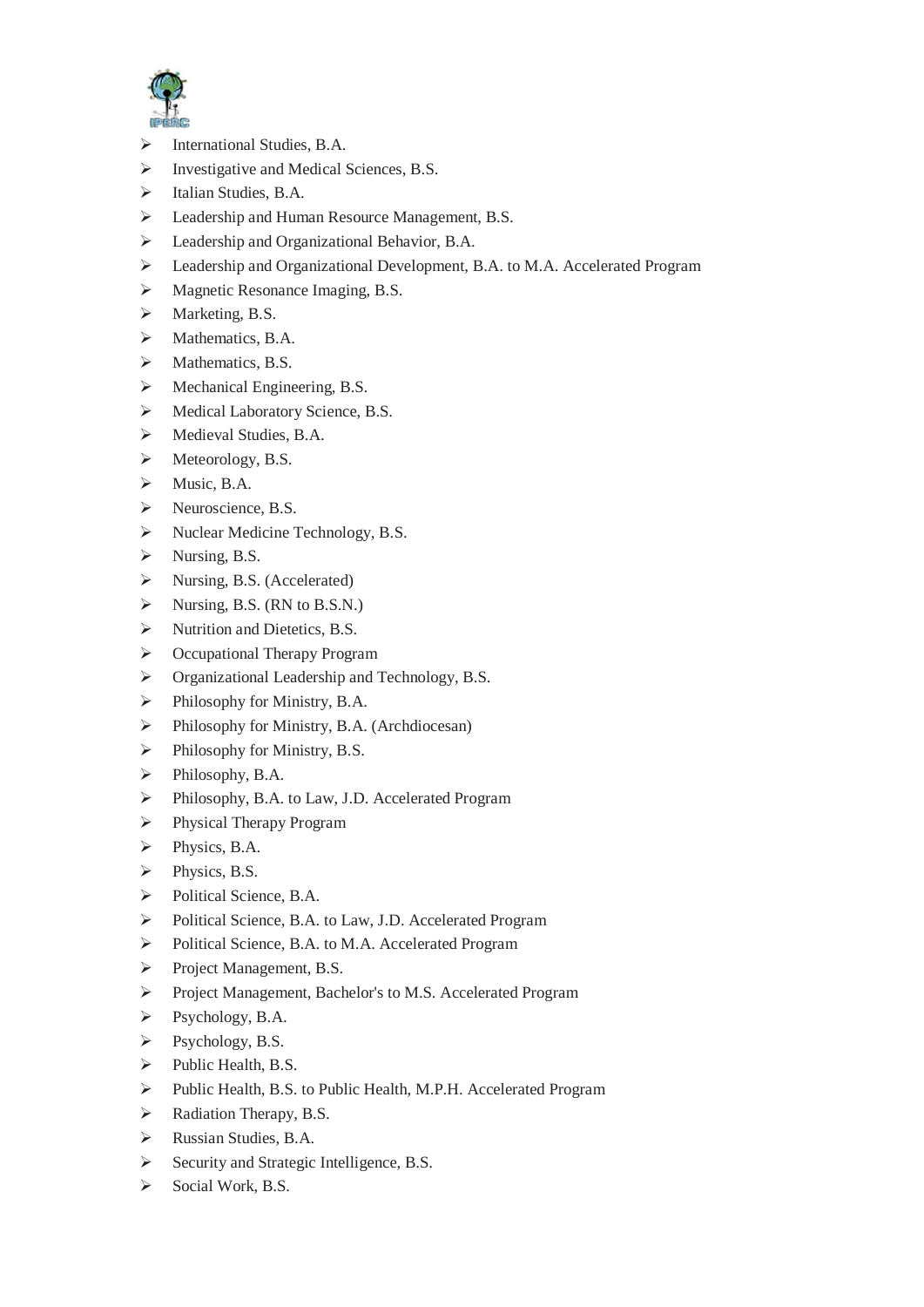

- Social Work, B.S. to Social Work, M.S.W. Accelerated Program
- $\triangleright$  Sociology, B.A.
- Sociology, B.A. to M.S. Accelerated Program
- $\triangleright$  Spanish, B.A.
- Spanish, B.A. to M.A. Accelerated Program
- Speech, Language, and Hearing Sciences, B.S.
- $\triangleright$  Sports Business, B.S.
- Strategic Intelligence, Bachelor's to M.S. Accelerated Program
- $\triangleright$  Studio Art, B.A.
- > Theatre, B.A.
- > Theological Studies, B.A.
- > Theological Studies, B.A. to M.T.S. Accelerated Program
- Women's and Gender Studies, B.A.
- Women's and Gender Studies, B.A. to M.A. Accelerated Program

#### *Graduate Majors:*

https://catalog.slu.edu/programs/?\_ga=2.142037490.1730285259.1648809182-619428092.1648809182#filter=.filter\_6

- $\triangleright$  Accounting, M.Acc.
- American Law for Foreign Lawyers, LL.M.
- > American Studies, M.A.
- $\triangleright$  Analytics, M.S.
- > Anatomy, M.S.
- $\triangleright$  Applied Behavior Analysis, M.S.
- $\triangleright$  Applied Financial Economics, M.S.
- > Artificial Intelligence, M.S.
- Athletic Training Program
- > Aviation, M.S.
- $\triangleright$  Bioinformatics and Computational Biology, M.S.
- $\triangleright$  Biology, M.A.
- $\triangleright$  Biology, M.S.
- Biostatistics and Health Analytics, M.S.
- Business Administration, M.B.A. (One-Year)
- Business Administration, M.B.A. (Professional)
- $\triangleright$  Chemical Biology, M.A.
- $\triangleright$  Chemical Biology, M.S.
- > Chemistry, M.A.
- $\triangleright$  Chemistry, M.S.
- $\triangleright$  Communication, M.A.
- Computer Science, M.S.
- Criminology and Criminal Justice, M.A.
- $\triangleright$  Cybersecurity, M.S.
- Education Principles and Practices, M.A.
- $\triangleright$  Educational Leadership, M.A.
- $\triangleright$  Endodontics, M.S. in Dentistry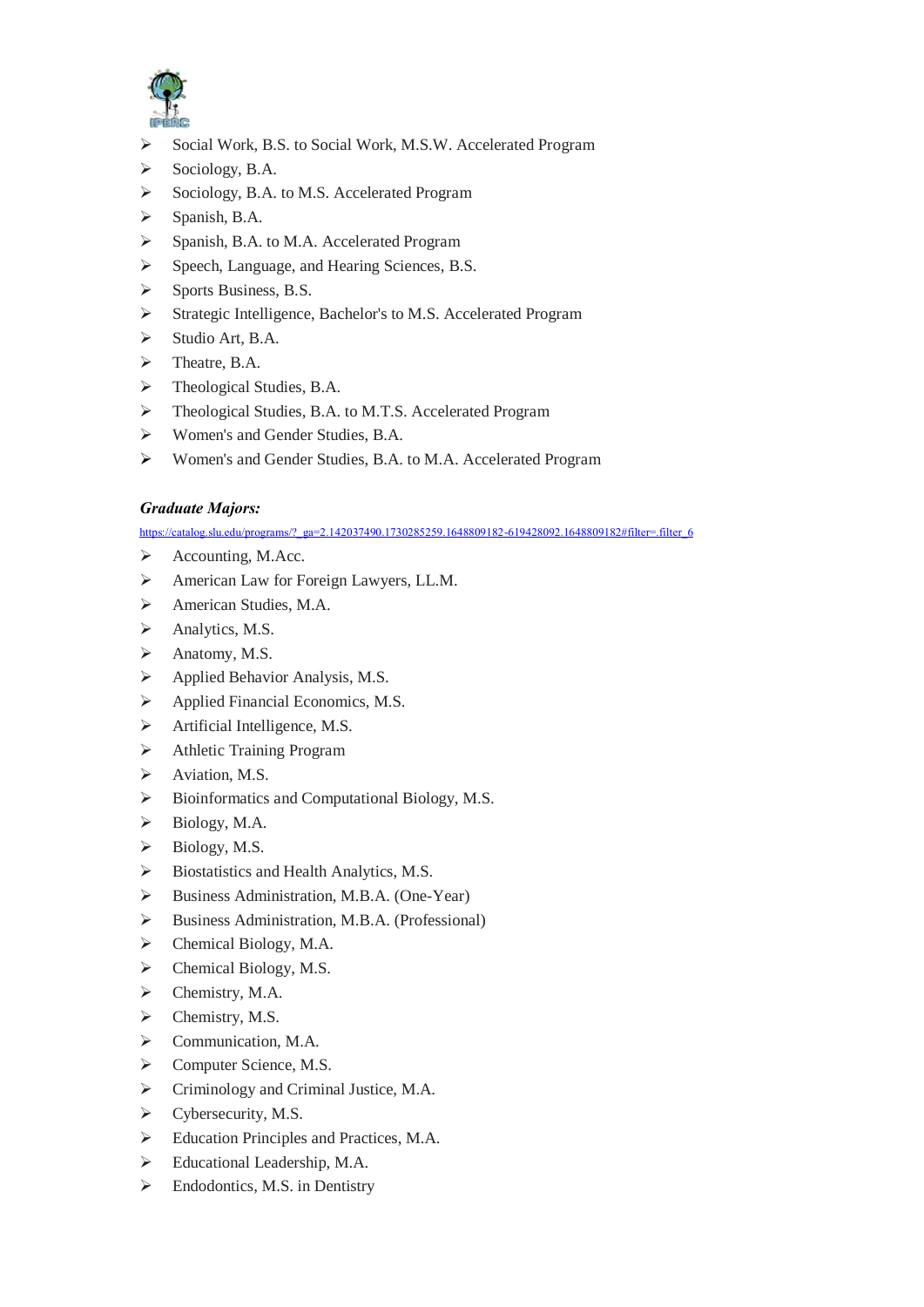

- $\triangleright$  Engineering, M.S.
- $\triangleright$  English, M.A.
- Family Therapy, M.A.
- $\triangleright$  French, M.A.
- Geographic Information Science, M.S.
- $\triangleright$  Geoscience, M.S.
- $\blacktriangleright$  Health Administration, M.H.A. (Executive)
- $\triangleright$  Health Administration, M.H.A.
- Health Care Management, Master of Health Data Science, M.S.
- $\blacktriangleright$  Health Law, LL.M.
- $\blacktriangleright$  History, M.A.
- $\triangleright$  Information Systems, M.S.
- > International Business, M.I.B.
- Leadership and Organizational Development, M.A.
- $\triangleright$  Mathematics, M.A.
- $\triangleright$  Meteorology, M.S.
- > Nursing, M.S. (Accelerated)
- > Nursing, M.S. (Clinical Nurse Leader)
- $\triangleright$  Nursing, M.S. (Nurse Practitioner)
- $\triangleright$  Nutrition and Dietetics, M.S.
- ▶ Occupational Therapy Program
- > Orthodontics, M.S. in Dentistry
- $\triangleright$  Pediatric Dentistry, M.S. in Dentistry
- $\triangleright$  Periodontics, M.S. in Dentistry
- Philosophy and Theology for Ministry, M.A.
- > Philosophy, M.A.
- Physician Assistant, M.M.S.
- Political Science and Public Affairs, M.A.
- Project Management, M.S.
- > Public Health, M.P.H.
- P Religious Education, M.A.
- $\triangleright$  Social Work, M.S.W.
- $\triangleright$  Sociology, M.S.
- $\triangleright$  Software Engineering, M.S.
- $\triangleright$  Spanish, M.A.
- Speech, Language, and Hearing Sciences, M.S.
- $\triangleright$  Strategic Intelligence, M.S.
- Student Personnel Administration, M.A.
- $\triangleright$  Supply Chain Management, M.S.
- Feaching, M.A.
- > Theological Studies, M.T.S.
- $\triangleright$  Urban Planning and Development, M.S.
- Women's and Gender Studies, M.A.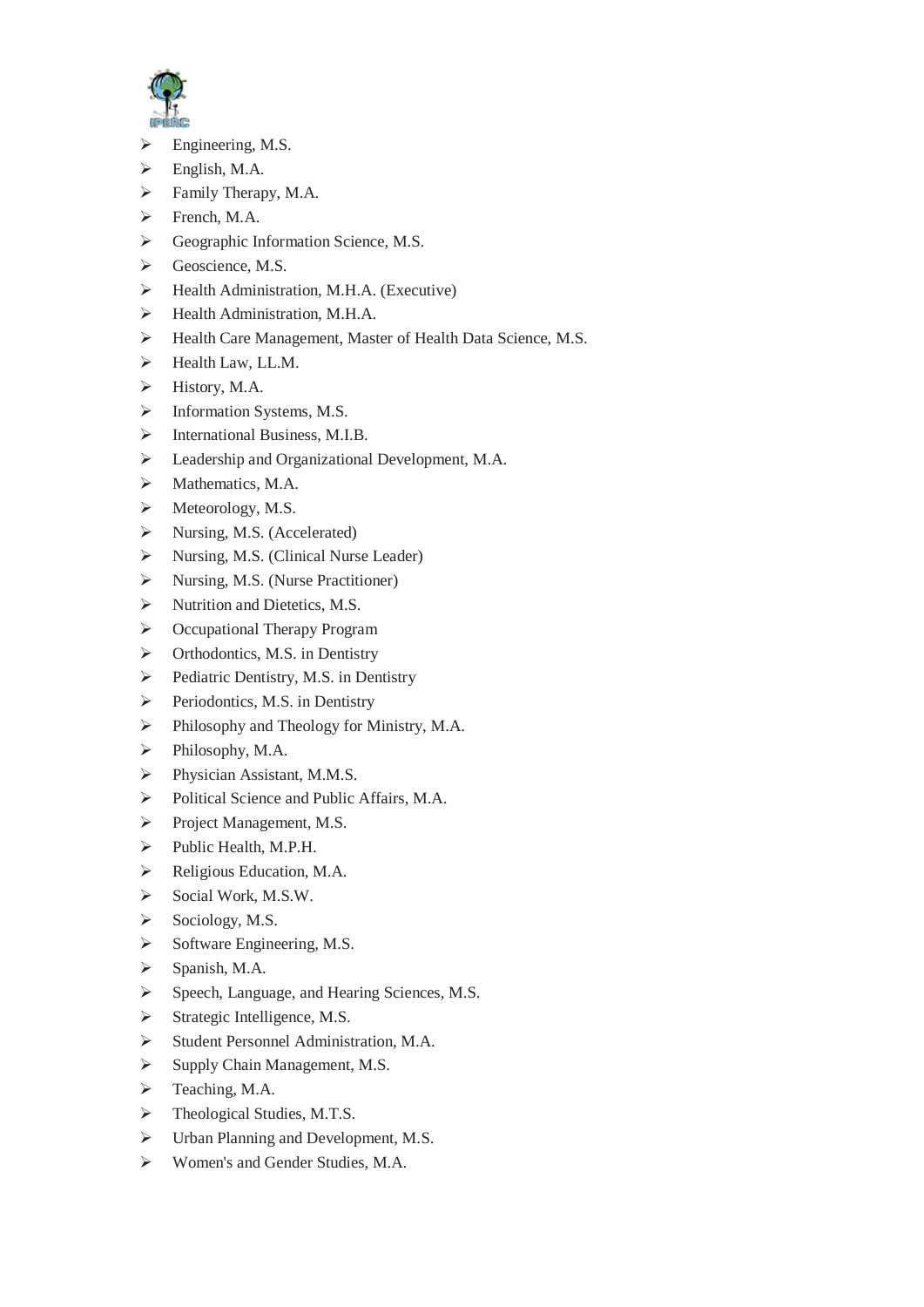

#### **STEM OPPORTUNITIES:**

| Undergraduate                                    | Graduate                                          |  |  |
|--------------------------------------------------|---------------------------------------------------|--|--|
| • Aeronautics, B.S.                              | • Analytics, Bachelor's to M.S. Accelerated       |  |  |
| Aerospace Engineering, B.S.                      | Program                                           |  |  |
| Analytics, Bachelor's to M.S. Accelerated        | • Analytics, M.S.                                 |  |  |
| Program                                          | Applied Financial Economics, M.S.                 |  |  |
| Biochemistry, B.A.<br>$\bullet$                  | Artificial Intelligence, M.S.                     |  |  |
| Biochemistry, B.S.                               | Aviation, M.S.<br>$\bullet$                       |  |  |
| Biochemistry, B.S. to Masters in Chemical        | • Bioinformatics<br>Computational<br>and          |  |  |
| <b>Biology Accelerated Program</b>               | Biology, M.S.                                     |  |  |
| Bioinformatics<br>and<br>Computational           | • Biology, M.A.                                   |  |  |
| Biology, Bachelor's to M.S. Accelerated          | · Biology, M.S.                                   |  |  |
| Program                                          | Biostatistics and Health Analytics, M.S.          |  |  |
| Biology, B.A./ B.S.                              | • Chemical Biology, M.A./M.S.                     |  |  |
| Biology, B.S. to Masters in Chemical             | Chemistry, M.A./ M.S.<br>$\bullet$                |  |  |
| <b>Biology Accelerated Program</b>               | Computer Science, B.A. to Artificial<br>$\bullet$ |  |  |
| Biology, B.S. to Pharmacy, Pharm.D.<br>$\bullet$ | Intelligence, M.S. Accelerated Program            |  |  |
| <b>Accelerated Program</b>                       | Computer Science, M.S.                            |  |  |
| Biomedical Engineering, B.S.                     | Cybersecurity, M.S.                               |  |  |
| Biostatistics, B.S.<br>$\bullet$                 | Science, B.S.<br>Artificial<br>Data<br>to         |  |  |
| Biostatistics, B.S. to Biostatistics and         | Intelligence, M.S. Accelerated Program            |  |  |
| Health<br>Analytics,<br>M.S.<br>Accelerated      | · Data Science, B.S. to Bioinformatics &          |  |  |
| Program                                          | Computational Biology, M.S. Accelerated           |  |  |
| Biostatistics, B.S. to Health Data Science,      | Program                                           |  |  |
| M.S. Accelerated Program                         | • Engineering, M.S.                               |  |  |
| Chemical Biology and Pharmacology, B.S.          | Geographic Information Science, M.S.              |  |  |
| Chemistry, B.A.<br>$\bullet$                     | Geoscience, M.S.<br>$\bullet$                     |  |  |
| • Chemistry, B.A. & Chemical Engineering,        | Information Systems, M.S.<br>$\bullet$            |  |  |
| B.S. (Washington University) Dual Degree         | Mathematics, M.A.                                 |  |  |
| Chemistry, B.S.                                  | Supply Chain Management, M.S.                     |  |  |
| Civil Engineering, B.S.                          |                                                   |  |  |
| Computer Engineering, B.S.<br>$\bullet$          |                                                   |  |  |
| Computer Information Systems, B.S.               |                                                   |  |  |
| Computer Science, B.A.                           |                                                   |  |  |
| Computer Science, B.A. to Artificial             |                                                   |  |  |
| Intelligence, M.S. Accelerated Program           |                                                   |  |  |
| Computer Science, B.A. to Computer               |                                                   |  |  |
| Science, M.S. Accelerated Program                |                                                   |  |  |
| Computer Science, B.A. to Software               |                                                   |  |  |
| Engineering, M.S. Accelerated Program            |                                                   |  |  |
| Computer Science, B.S.                           |                                                   |  |  |
| Computer Science, B.S. to Artificial             |                                                   |  |  |
| Intelligence, M.S. Accelerated Program           |                                                   |  |  |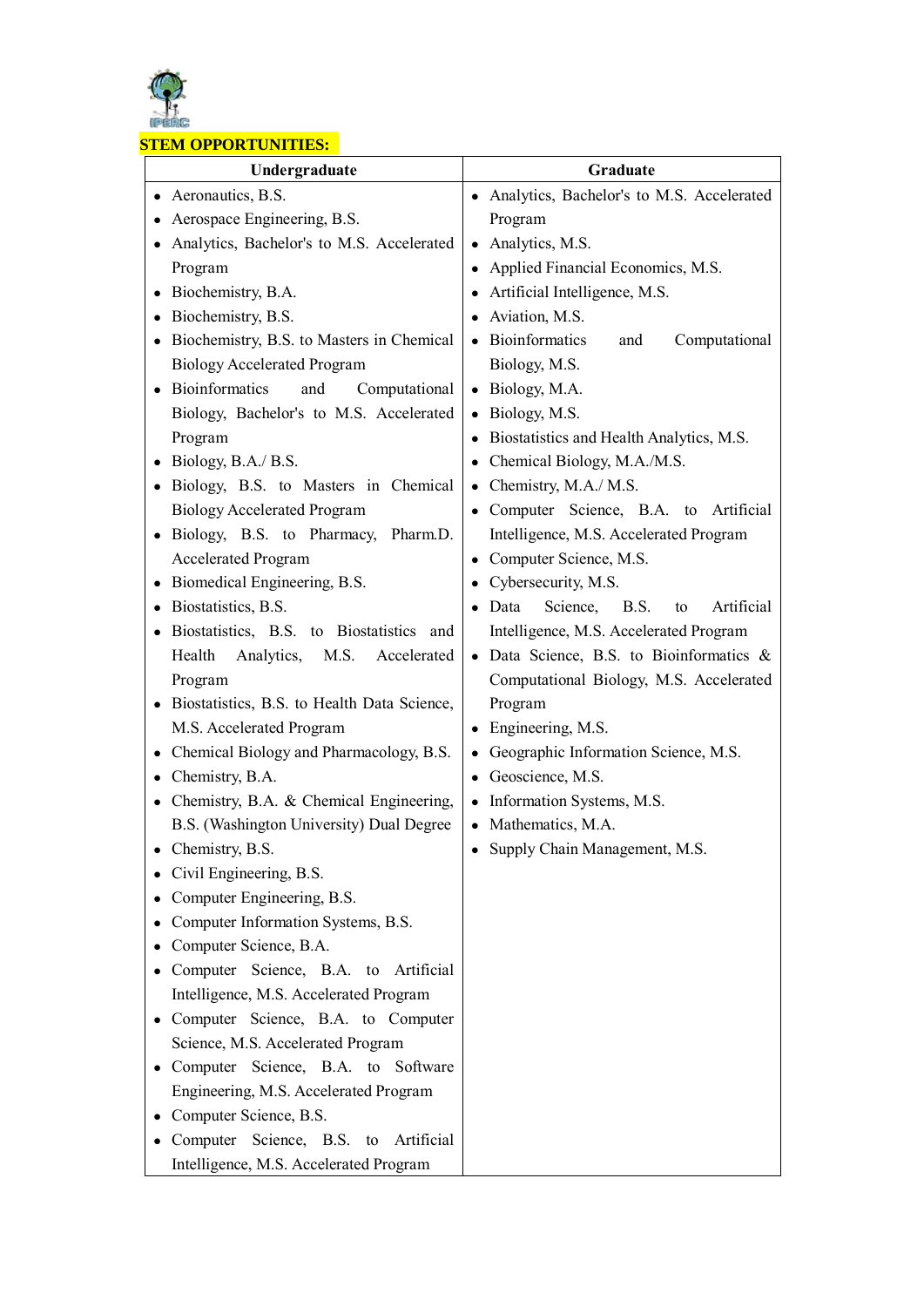

| UPERG                                                |  |
|------------------------------------------------------|--|
| Computer Science, B.S. to Computer<br>$\bullet$      |  |
| Science, M.S. Accelerated Program                    |  |
| Computer Science, B.S. to Software                   |  |
| Engineering, M.S. Accelerated Program                |  |
| • Cybersecurity, Bachelor's<br>to<br>M.S.            |  |
| <b>Accelerated Program</b>                           |  |
| • Data Science, B.S.                                 |  |
| $\bullet$ Data<br>Science, B.S. to Artificial        |  |
| Intelligence, M.S. Accelerated Program               |  |
| · Data Science, B.S. to Bioinformatics &             |  |
| Computational Biology, M.S. Accelerated              |  |
| Program                                              |  |
| • Data Science, B.S. to Computer Science,            |  |
| M.S. Accelerated Program                             |  |
| Science, B.S.<br>Software<br>$\bullet$ Data<br>to to |  |
| Engineering, M.S. Accelerated Program                |  |
| • Electrical Engineering, B.S.                       |  |
| • Engineering, B.S. to Engineering, M.S.             |  |
| <b>Accelerated Program</b>                           |  |
| • Environmental Science, B.S.                        |  |
| • Environmental Studies, B.A.                        |  |
| • Forensic Science, B.S.                             |  |
| Geoinformatics and Geospatial Analytics,             |  |
| B.S.                                                 |  |
| • Geophysics, B.S.                                   |  |
| • Health Sciences, B.S.                              |  |
| Health<br>Sciences, Health Information<br>$\bullet$  |  |
| Management, B.S.<br>Health<br>to                     |  |
| M.H.A.<br>Accelerated<br>Administration,             |  |
| Program                                              |  |
| Health<br>Health<br>Sciences,<br>Information         |  |
| Management, B.S. to Health Data Science,             |  |
| M.S. Accelerated Program                             |  |
| Health Sciences, Health<br>Information               |  |
| J.D.<br>Management,<br>B.S.<br>to<br>Law,            |  |
| <b>Accelerated Program</b>                           |  |
| Information Systems, Bachelor's to M.S.              |  |
| <b>Accelerated Program</b>                           |  |
| Investigative and Medical Sciences, B.S.             |  |
| Mathematics, B.A.                                    |  |
| Mathematics, B.S.                                    |  |
| Mechanical Engineering, B.S.                         |  |
| • Medical Laboratory Science, B.S.                   |  |
|                                                      |  |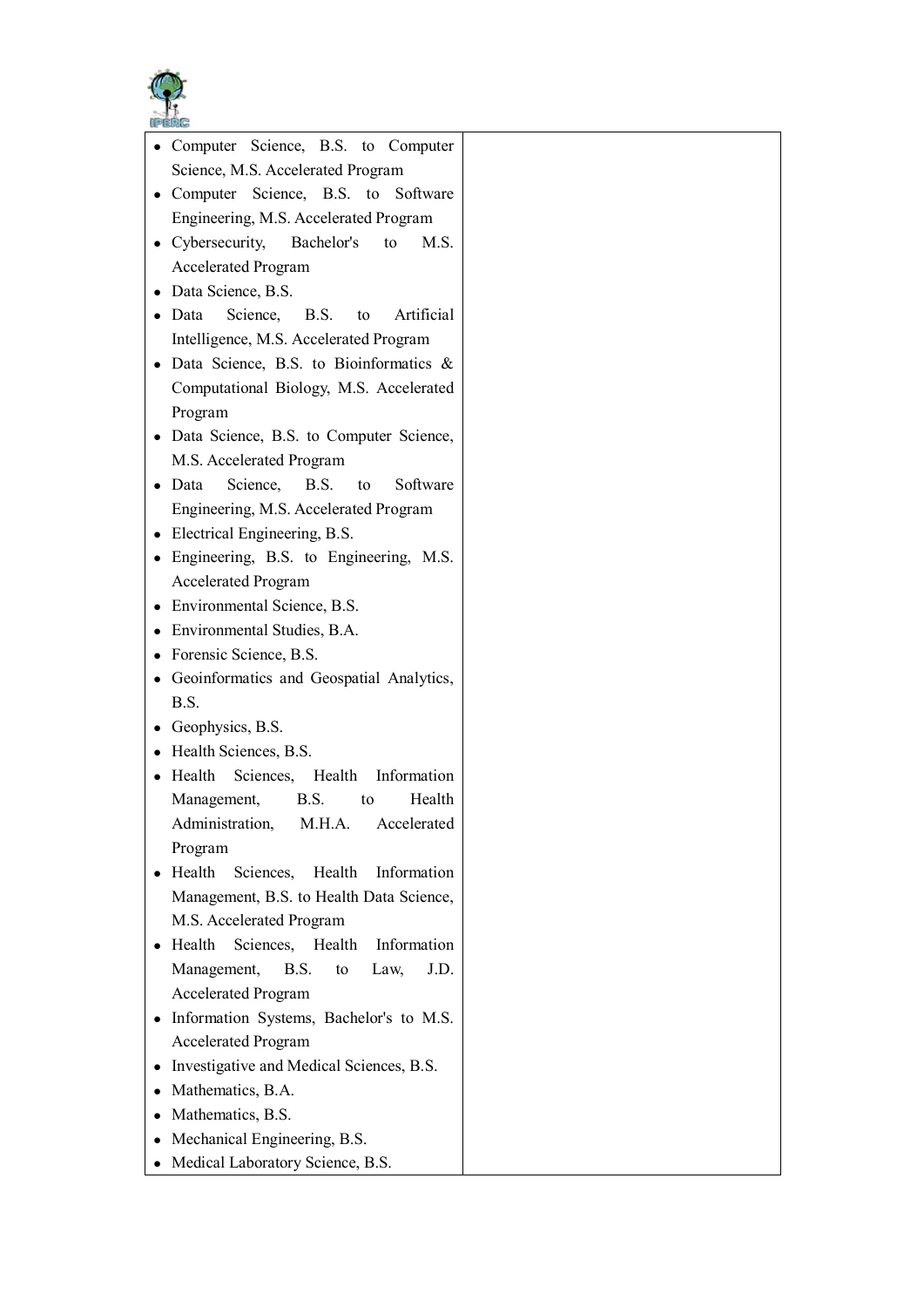

| and the company of the property |                      |  |
|---------------------------------|----------------------|--|
|                                 | • Neuroscience, B.S. |  |
|                                 | • Physics, B.A.      |  |
|                                 | • Physics, B.S.      |  |

# **APPLICATION REQUIREMENTS:**

| Undergraduate                                                                                    | Graduate                                 |  |
|--------------------------------------------------------------------------------------------------|------------------------------------------|--|
| <b>English Proficiency</b>                                                                       | <b>English Proficiency</b>               |  |
| TOEFL-80                                                                                         | • Varies by program. Please consult with |  |
| $TELTS - 6.5$                                                                                    | specific program.                        |  |
| Duolingo - 110                                                                                   |                                          |  |
| <b>PTE - 54</b>                                                                                  | <b>GRE/GMAT</b> and other requirements   |  |
| Evidence-Based reading and writing of                                                            | • Varies by program. Please consult with |  |
| the SAT 550                                                                                      | specific program.                        |  |
| English portion of the ACT 21                                                                    |                                          |  |
| successfully completed a college-level                                                           |                                          |  |
| English class                                                                                    |                                          |  |
| International Admissions Link:                                                                   |                                          |  |
| https://www.slu.edu/admission/index.php? ga=2.39289955.1968838962.1650091924-1177290192.16467336 |                                          |  |
| <u>52</u>                                                                                        |                                          |  |

### **HOW TO APPLY:**

| <b>Option 1 (Preferred)</b>                          | <b>Option 2</b>                                                       |  |
|------------------------------------------------------|-----------------------------------------------------------------------|--|
| Please fill in our online application form and       | If you choose to submit applications directly                         |  |
| upload required documents to IPERC partner           | to the university (do not forget to input                             |  |
| system using the following links, and we will        | IPERC or our code, if any, when doing the                             |  |
| process the applications as well as follow up        | online applications), please send all submitted                       |  |
| with admission decisions.                            | documents as well as applicant' information                           |  |
|                                                      | as below to us at $\underline{\text{admission}(a)}\text{iperc.org}$ . |  |
| For Undergraduate Application:<br>⋗                  |                                                                       |  |
| https://www.iperc.org/partner-universities-undergrad | Student's Name:<br>⋗                                                  |  |
| uate                                                 | Date of Birth:<br>⋗                                                   |  |
| For Graduate Application:<br>⋗                       | Intended University:<br>➢                                             |  |
| https://www.iperc.org/partner-universities-graduate  | Intended Program with Level of Study:<br>⋗                            |  |
|                                                      | Intake:<br>↘                                                          |  |
|                                                      | Agency Name:                                                          |  |
|                                                      | Agency Contact (Name & Email):                                        |  |
|                                                      | Please indicate New Application In the email                          |  |
|                                                      | subject.                                                              |  |

| Undergraduate                | Graduate                                 |
|------------------------------|------------------------------------------|
| • Submit Online Application  | • Submit Online Application              |
| $\bullet$ No Application Fee | • \$65 Application Fee for most programs |

# **APPLICATION CHECKLIST:**